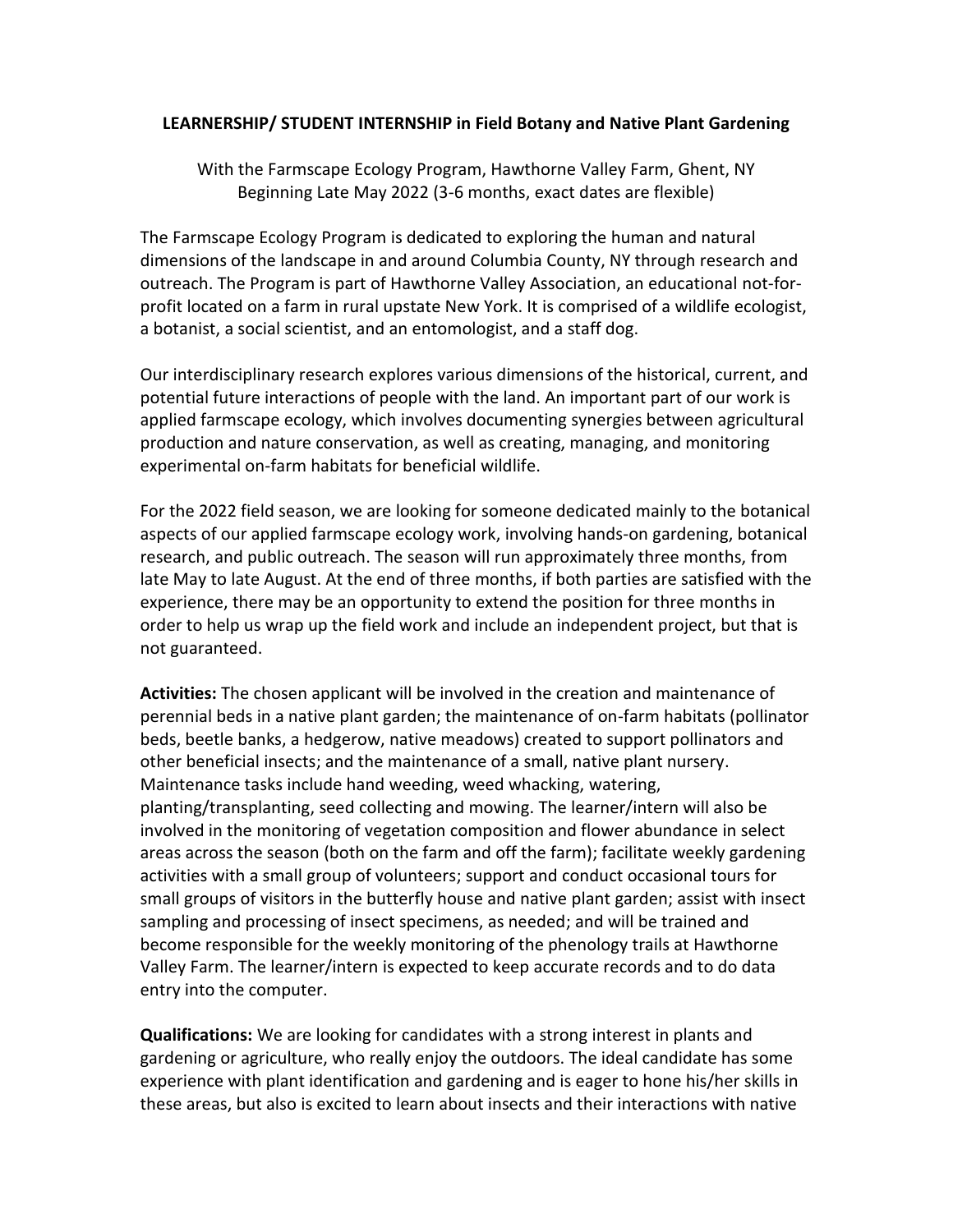plants and agriculture. Candidates should be comfortable living and working in a rural environment, be energetic, and thrive outdoors even when the going gets rough (think long hot days in a field without shade!). Given the work environment, it is important that candidates are sociable, able to interact with a diverse range of people of all ages and backgrounds, self-motivated and can work independently with attention to detail. Most importantly, we are looking for people who are eager to learn. We expect the candidates to have basic computer skills (word, excel). Some academic and/or work experience in field biology, field ecology, natural history, environmental science, sustainable farming/gardening, environmental education, or related fields is a plus but not a requirement.

**Accessibility:** Our intention is to make this position accessible to applicants from diverse backgrounds, who are excited by this opportunity. We encourage people who are under-resourced, BIPOC, or with a nontraditional background to apply. If you have any concerns or questions about the accessibility of this learnership/student internship for your situation, please don't hesitate to be in touch.

**General Conditions:** The position is based at Hawthorne Valley Farm, a 500-acre organic and biodynamic diversified farm located in the heart of Columbia County, NY. Successful applicants will be expected to work 40–45 hours per week, which will occasionally include hours that are earlier or later than normal work hours and time on weekends.

**Compensation:** The successful applicant will be provided with housing (a small apartment with a shared kitchen and bathroom) in the Farmscape Ecology Program building and a stipend of \$1,000/month. We don't want finances to be a barrier to taking this position: upon acceptance, there will be the opportunity to apply for a needsbased scholarship (maximum \$500/month). Please refer to this scholarship description [\(https://hvfarmscape.org/scholarship\)](https://hvfarmscape.org/scholarship) to you help self-assess your eligibility.

**COVID-19 Considerations:** We take COVID-19 seriously**.** We require all interns to have their vaccinations up to date, including being boosted. While we recognize this is an ever-evolving situation, we will have a shared protocol for Farmscape Ecology Program staff that outlines how to work at and around the office safely. Those living in the shared apartment will work with one another to determine a COVID protocol that they are both comfortable with. We can update you regarding current COVID conditions and protocols during the application process.

**Additional Information:** Information about Hawthorne Valley Association is available at https://hawthornevalley.org; for more on the Farmscape Ecology Program itself, see [https://www.hvfarmscape.org.](https://www.hvfarmscape.org/) To read the mission of our internship/learnership program, please see [https://hvfarmscape.org/internships.](https://hvfarmscape.org/internships)